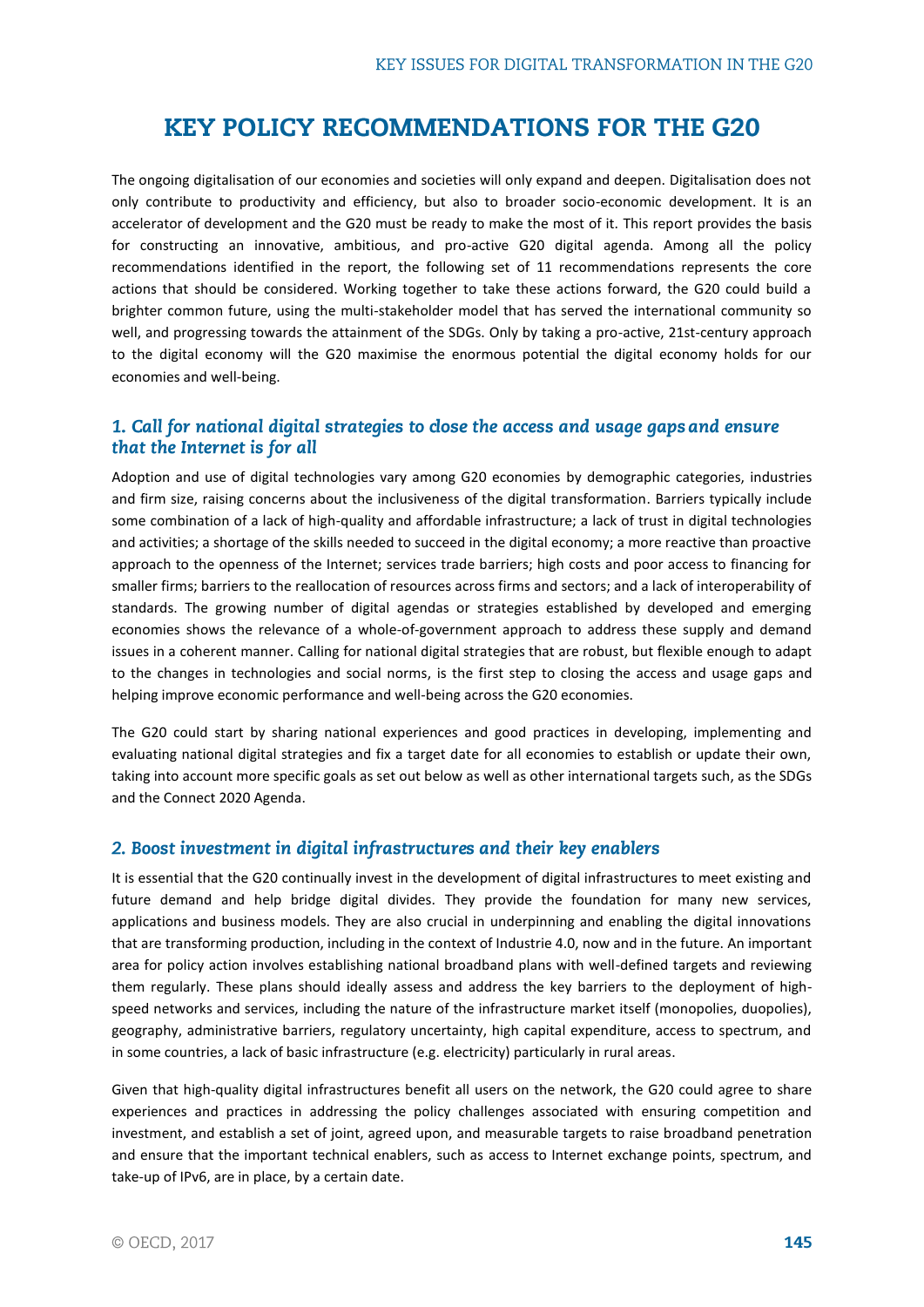#### 3. Improve framework policies to foster the financing of digital infrastructures (including data) and innovative new business models

In parallel, G20 economies need to address financing hurdles to further investments in digital infrastructures (including data) and new business models to ensure that the digital transformation is vibrant, innovative and inclusive. Enhancing access to and use of data – itself an important 21st-century infrastructure – is increasingly important to help generate social and economic value. Framework policies are an important lever to affect the financing of digital infrastructures and new business models. Promoting effective and predictable insolvency regimes to ensure creditor rights can strengthen the confidence of a broad range of investors. In addition, taxation, product market regulation, employment protection legislation, and policy-induced barriers to exit (e.g. excessively strict bankruptcy laws) can hinder the financing opportunities for companies, especially SMEs and start-ups. Reducing such barriers boosts competition, encourages inefficient firms to exit, and channels resources to firms that are best able to make use of the resources, ensuring firm dynamism, innovation and productivity growth.

The G20 could agree to map best practices to create a more entrepreneurial culture (e.g. incubators, accelerators, business angel networks and matchmaking services) and facilitate connections among domestic and international initiatives to foster innovative new business models and tap into new sources of financing. To better target policies in support of financing fixed and mobile broadband networks, the G20 could bolster the evidence base by agreeing to collect internationally comparable statistics on the use of digital infrastructures, particularly global data traffic flows.

## 4. Encourage the development of standards and standards-based interoperability to support the IoT and Industrie 4.0

Open, voluntary standards, grounded in bottom-up and market-led approaches, are an important tool especially when dealing with fast-developing technologies and shifts in markets. Appropriate standards and guidelines are also needed to maintain current levels of safety, ensure trust based on enhanced levels of digital security and privacy, improve energy and resource efficiency, and address emerging social and organisational challenges brought on by the digital transformation. Standards-based interoperability is critical for the development of Industrie 4.0 and the IoT. Inclusive standards development can benefit from collaboration and co-operation among the many players that make up the standards ecosystem. Advanced international governance frameworks  $-$  building upon both existing public- and private-sector-led processes  $-$  and new multi-stakeholder initiatives for the benefit of all, as well as improved or new policy and implementation tools, are necessary to effectively address the complexity of today's interlinked issues in successful Industrie 4.0 development and deployment.

G20 leaders could support the adoption of best practices and policies that enable all relevant actors, including SMEs, to more effectively work together to help foster an interoperable environment in support of the IoT and Industrie 4.0. Given the breadth of standards related to Industrie 4.0 and the IoT, it may be useful to start such a dialogue in a few focused areas (e.g. smart cities and smart mobility).

## 5. Ensure competition in the ICT sector and across the economy

Digitalisation is raising important questions about competition in all G20 economies. The convergence of fixedline communications, wireless communications and broadcasting over the Internet has created a need for countries to review their regulatory frameworks and public policy objectives to ensure that all market participants have incentives to continue to innovate, compete and invest in the ICT sector. Competition policy may also need to undergo some adjustments, such as a shift towards recognising data and its analysis as a competitive asset in some markets, exploring different approaches to market definition and market power, and undertaking greater international co-operation and co-ordination among competition authorities.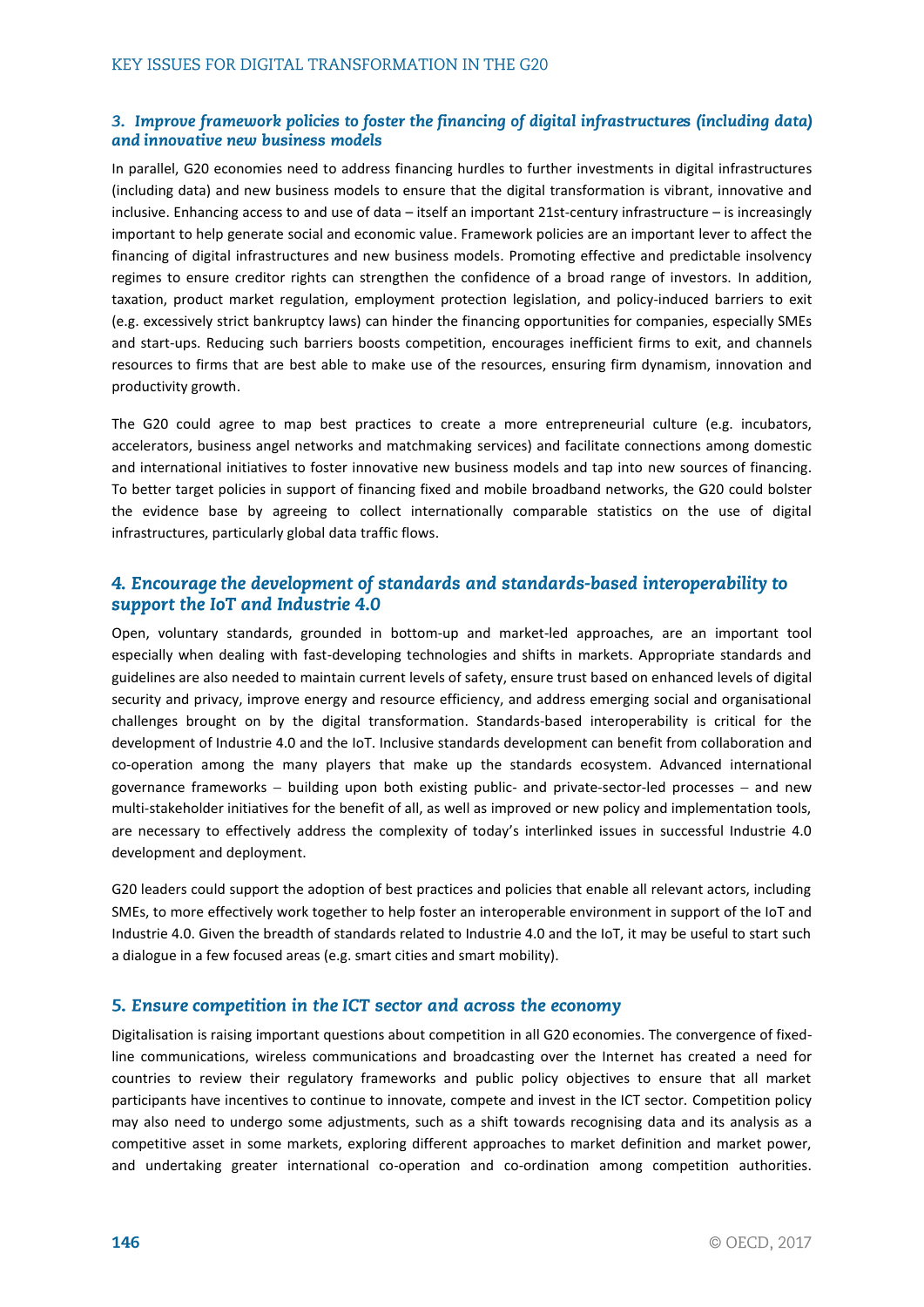Developing tools for assessing the particular complexities of competition in the digital era would be very valuable.

To promote competition in the ICT sector and the broader economy, the G20 could consider developing a set of high-level principles to guide G20 economies in the development, review and implementation of competition policy, including in a converged environment. Alternatively, the G20 could consider calling on the OECD to supplement the OECD Competition Assessment Toolkit in light of digitalisation. G20 input to augmenting the toolkit would foster mutually-reinforcing competition policy regimes across the G20, which would maximise the potential for growth and innovation.

## 6. Call for national privacy and security risk management strategies and improve interoperability among frameworks

Trust is fundamental to the functioning of the digital economy; without it, individuals, firms and governments won't use digital technologies, and an important source of potential growth and social progress will be left unexploited. However, the current patchwork approach to privacy and data protection and to digital security across the G20 creates frictions in a data-driven global economy. Greater co-operation in developing coherent strategies for digital security and privacy, and implementing privacy and security risk management frameworks for prosperity, are essential. Issues around access to, use and ownership of data, including personal data, as well as safety, are particularly relevant as artificial intelligence and the IoT, and with it billions of interconnected devices, become a reality. The development of national privacy strategies responds to the specific need to adopt a whole-of-society approach to ensuring privacy and data protection while providing the flexibility needed to take advantage of digital technologies for the benefit of all.

The G20 is uniquely placed to highlight the need to consider digital privacy and security risk from an economic and social perspective and to initiate action to enhance coherence and interoperability among varying approaches and frameworks. Targets could include fostering international arrangements that promote effective privacy and data protection across jurisdictions, including through the development of model privacy strategies. Likewise, they could include fostering digital security risk management strategies. Such strategies should take advantage of the open digital environment by reducing security risk to an acceptable level without unnecessarily restricting the flow of technologies, communications and data. Given the implications for free flows of data and open markets, dialogue with a range of stakeholders, including the trade community, would be important.

# 7. Craft more effective strategies that enable all people to adapt to and excel in the digital economy

The development of strategies that enable all people – including women and girls – to adapt to and excel in the digital economy, including through the use of ICTs and other technologies to upgrade skills, is essential. This implies identifying the mix of skills needed to boost quality employment and active participation in a digitalised economy as well as promoting policies and targets to promote their development and use. These skills include ICT generic skills, ICT specialist skills, and ICT-complementary skills, including foundational skills, digital literacy, higher-order critical thinking skills as well as social and emotional skills, among others. It also means facilitating continuous adaptation as changing task requirements on-the-job put pressure on formal education and training systems to remain up-to-date. At the same time, given that the skills gap tends to be larger for people in low-skilled occupations than for those in middle- and high-skill occupations, it is important to ensure that the opportunities of ICTs and other technologies benefit all of society. Life-long learning skills and new forms of delivering training will be essential for navigating the digital transformation and the structural changes it will induce.

The G20 has a range of tools to help foster the development of the skills needed to succeed in the digital economy, including the high-level principles in the *G20 Skills Strategy*, which builds on the *OECD Skills*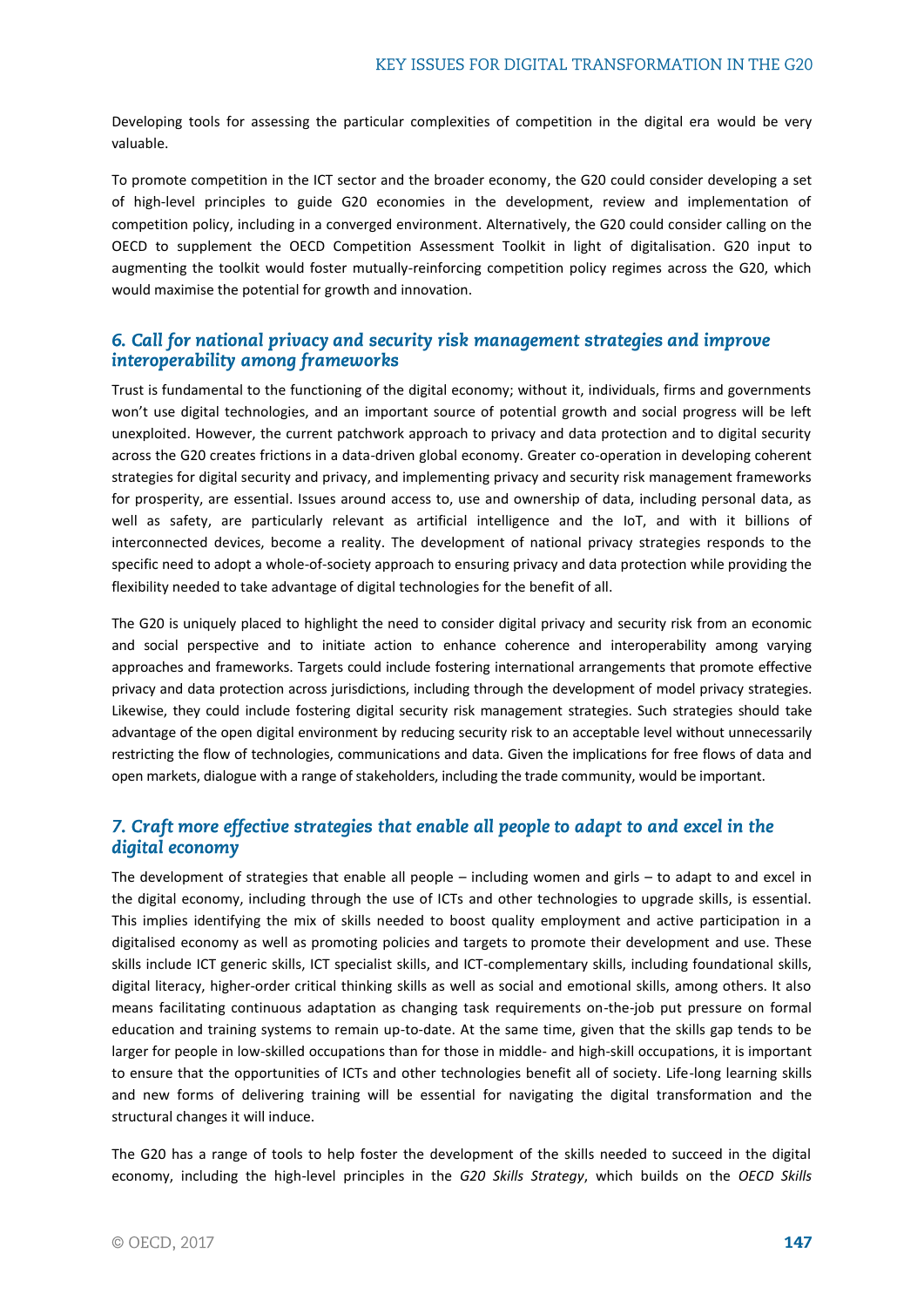*Strategy*, as well as the *G20 Initiative to Promote Quality Apprenticeships*. G20 economies can usefully take stock of these tools and agree to co-operate on a range of capacity-building programmes to better address the skills challenges brought about by digitalisation.

## 8. Support SMEs in reaping the benefits of digitalisation and addressing the challenges

The digital economy presents opportunities for SMEs, but also challenges. For example, SMEs lag in their adoption of cloud computing and other sophisticated digital technologies, despite the cost advantages that they may offer. It is essential to help promote adoption of these digital technologies among SMEs because they can help overcome some of the traditional barriers to investing in digital technologies, including the often high, upfront sunk costs of these investments, and allow them to switch more rapidly from one technology to another to avoid being locked in. Access to finance is another particularly important barrier for SMEs, who may not always have access to the necessary financing to make investments in digital technologies and the necessary complementary investments in skills, process innovation and digital services, although new sources of finance, including Internet-based financing such as crowdsourcing, can help mitigate this problem.

Building on the *G20/OECD High-level Principles on SME Financing*, G20 economies can facilitate access to finance and help boost business dynamism and young, innovative start-ups. To do so, the development of a joint G20 action plan that identifies the policies that can support SMEs in adopting digital technologies and their effective use could be helpful.

#### 9. Promote consumer protection in the digital era

Consumer choices in this information-intensive environment are impaired by challenges relating to complexity and uncertainty, sometimes compounded by misleading or fraudulent business practices. The expanding reach of platforms – including peer platforms – poses special challenges to consumer trust, while at the same time opening up new opportunities. Well-tailored consumer protections and competitive markets are essential to build the trust needed to further develop e-commerce markets for the benefit of consumers and businesses alike. More effective implementation of consumer rights is essential for e-commerce to reach its full potential. Policy frameworks in the OECD and UN offer an excellent starting place, but likewise require a greater implementation commitment by governments. Cross-border and cross-sectoral enforcement co-operation is but one area for further work. In an increasingly data-centric environment, approaches like data portability offer promise but require further study to ensure that they work for both consumers and businesses.

The G20 can help promote consumer protection across borders by sharing international experiences and good practices with data portability measures and this, in turn, could be useful in determining good practices in this new area. At the same time, G20 economies could usefully explore the issue of platforms and consumer trust with a view to assessing if concerted G20 action could help strengthen consumer trust. To the extent that G20 members have not adhered to the *OECD Recommendation on Consumer Protection in E-commerce*, they could consider doing so.

## 10. Adapt legal frameworks to the realities of an increasingly digital and data-driven global economy and improve measurement

Digitalisation affects all corners of the economy and society, and it requires governments to reach across traditional policy silos and across different levels of government and develop a whole-of-government approach to policy making. This means more co-ordination when making decisions and conducting actions across government ministries and levels of government as well as actively involving all key stakeholders, including the business community, trade unions, civil society and Internet technical community, in the policy making process. To do so, comprehensive information about how the rapid rise of the digital economy has affected various legal and regulatory frameworks and policy areas such as competition, taxation, trade, the transfer of